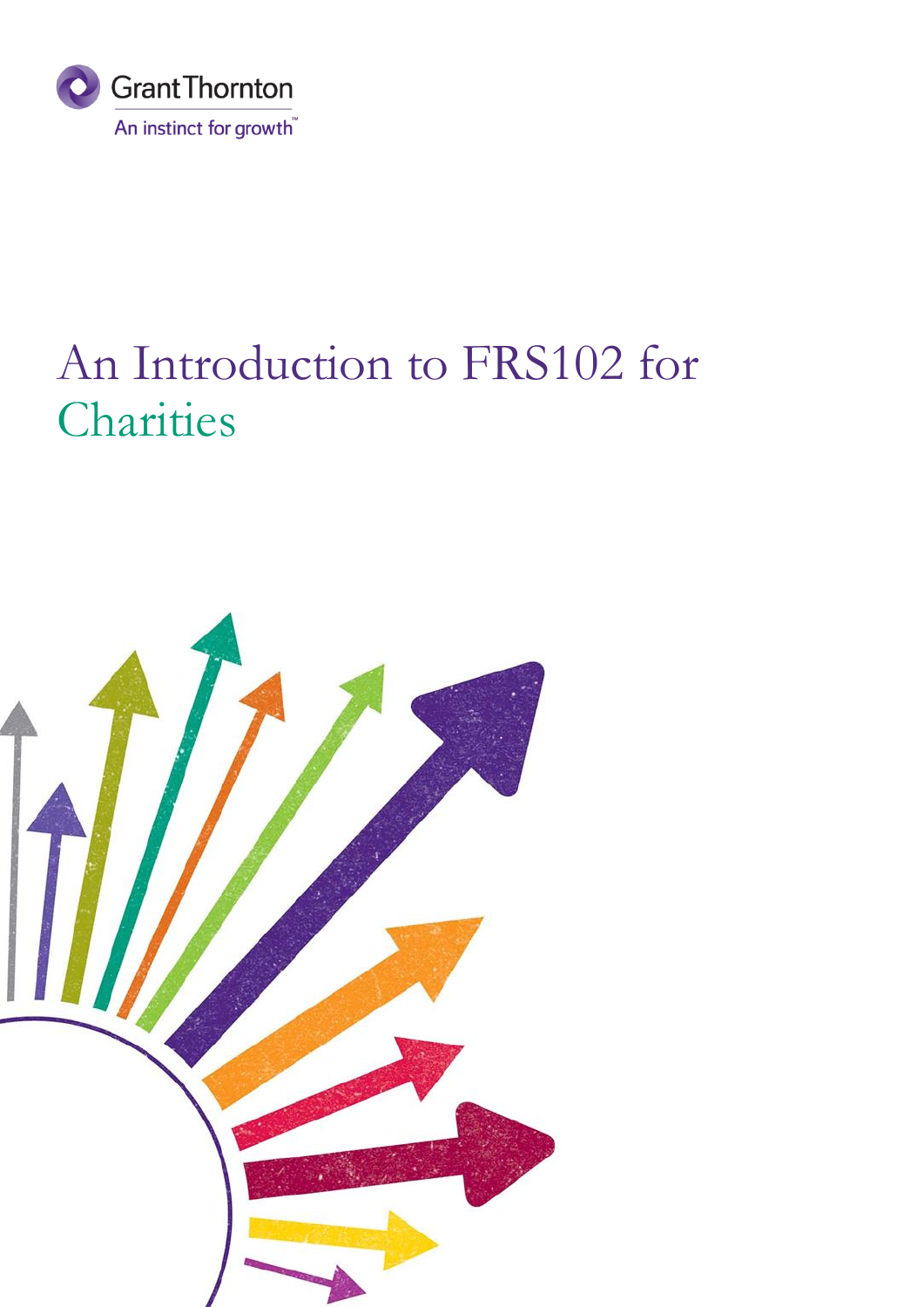# Introduction

The Financial Reporting Council (FRC) has issued three new accounting standards, FRS 100-102, which will replace all existing FRS's, SSAPs and UITFs. The new financial reporting framework will be applicable on a mandatory basis for the majority of Irish entities for reporting periods starting on or after 1 January 2015. Charities will be required to apply FRS 102 'The Financial Reporting Standard applicable in the UK and Republic of Ireland' which was issued in March 2013.

FRS 102 addresses some of the specific reporting issues faced by charities and other public benefit entities, including the basis for recognising government grants, business combinations and the recognition of income from donors and other sources. The charity SORP has been updated to reflect the new framework and the final SORP has now been published and is available at www.charitysorp.org.

Subject to regulations, to be issued by The Charities Regulatory Authority, charities may be required to adopt the new financial reporting regime for accounting periods starting on or after 1 January 2015, with the comparative balance sheet and opening position requiring restatement. For charities with a December year end, this will mean a 1 January 2014 transition date, a 31 December 2014 comparative balance sheet and the first FRS 102 compliant accounts being prepared for 31 December 2015. For a March year end, the first set of FRS 102 accounts will be required for 31 March 2016, therefore the transition date is 1 April 2014

It is not too soon to start considering how you will address the transition process. From our extensive experience in assisting clients with transition to EU-adopted IFRS, we know that good planning is key to success. Timely actions and the right support will ensure that the process goes as smoothly as possible.

There are also operational matters which may need to be addressed in preparing for transition, such as training requirements for your finance and operational teams, systems changes to ensure relevant information is captured, education of your stakeholders, and the potential need for additional resources.

This factsheet provides a summary of the key changes brought about by the FRS 102 compliant SORP (FRS 102 SORP), our interpretation of the practical effects of implementation, together with suggested actions. Most actions involve conducting a review of accounting policies. There is also a second SORP for smaller charities who elect to adopt the FRSSE (FRSSE SORP). Where relevant, the changes listed on the following pages will also apply to smaller charities.

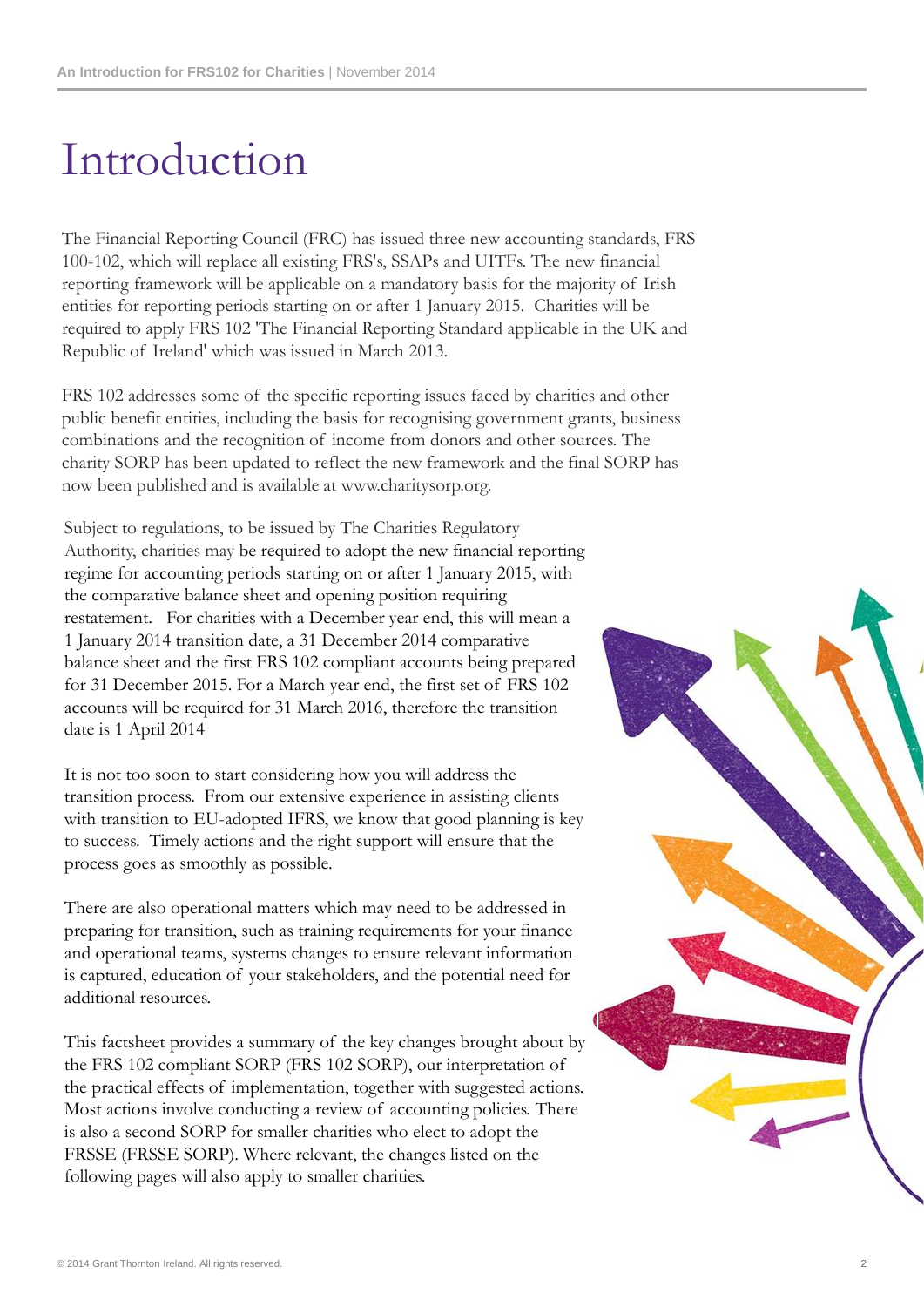# Planning for transition

## Transition timeframe

There is no doubt that the transition will require time and has the potential to cause disruption to your finance function. However, this should not just be viewed as a change to your financial statements. The impact on the business as a whole must also be considered carefully. Our experience from assisting our listed clients with the transition to IFRS has shown us that starting to think about the issues early can save time and reduce problems later. With thorough planning and the right support, the process can be made as smooth as possible.

A smooth transition will require careful planning and a plan for a charity with a December year end might look something like this:



*Planning ahead will allow you to address issues such as negotiating bank covenants and having the right amount of resource available*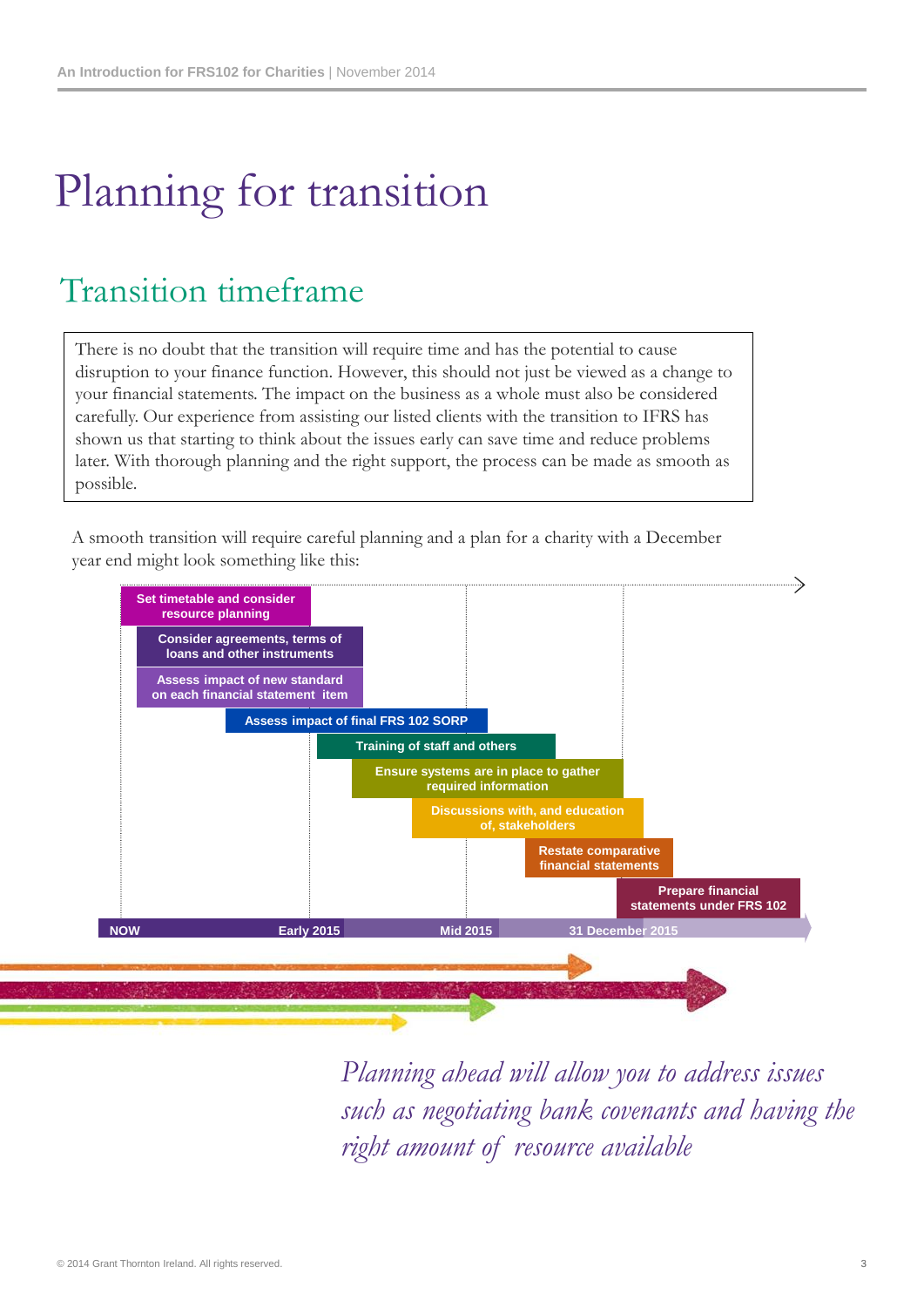# Key areas of impact

We set out below the key areas and issues we have identified as being relevant for the sector. We also provide a high level consideration of actions to include in a transition plan and the potential impact on the financial statements and resources. Unless otherwise stated, the financial statements will need to be restated retrospectively on transition to FRS 102, as if it has always applied. Retrospective adjustments will be reflected in the opening balance sheet.

| Impact:      | Reflects our assessment of the potential impact on transition to FRS 102 based on<br>two separate criteria, recognising that some issues may impact different charities to a<br>varying extent. Grading of high, medium or low is represented by red, amber and |                             |  |  |
|--------------|-----------------------------------------------------------------------------------------------------------------------------------------------------------------------------------------------------------------------------------------------------------------|-----------------------------|--|--|
|              | green.                                                                                                                                                                                                                                                          |                             |  |  |
| the charity. | $\epsilon$ : Potential impact on the financial statements either in terms of the balance sheet or<br>statement. High reflects a potentially significant impact on the results and/or                                                                            | performance<br>position for |  |  |
| Resource:    | Potential impact on resources during the transition process. High reflects areas that may be<br>complex and/or resource intensive.                                                                                                                              |                             |  |  |

## *FRS102 issue Potential approach*

### Branches with separate local registration

Where a charity branch is a separate corporate entity, for example to fulfil local registration requirements overseas, these operations will be considered to be subsidiaries in the context of the group.

For some charities, this will lead to a change in classification of certain operations to subsidiaries, rather than branches. This will result in income, expenditure, assets and liabilities in the subsidiary only being recognised at the consolidated group level as opposed to in the charity's own financial statements.

| Impact:     | $\epsilon$ - High           | <b>Resource - High</b>                                           |
|-------------|-----------------------------|------------------------------------------------------------------|
|             |                             | • Review operations currently classified as branches to identify |
|             |                             | those with a separate legal registration that will need to be    |
|             | recognised as subsidiaries. |                                                                  |
|             |                             | • Consider nominal ledger structure and chart of accounts to     |
|             |                             | ensure balances and transactions can continue to be tracked      |
| accurately. |                             |                                                                  |

- Consider impact on bank covenants, if applicable.
- Communicate these changes to stakeholders.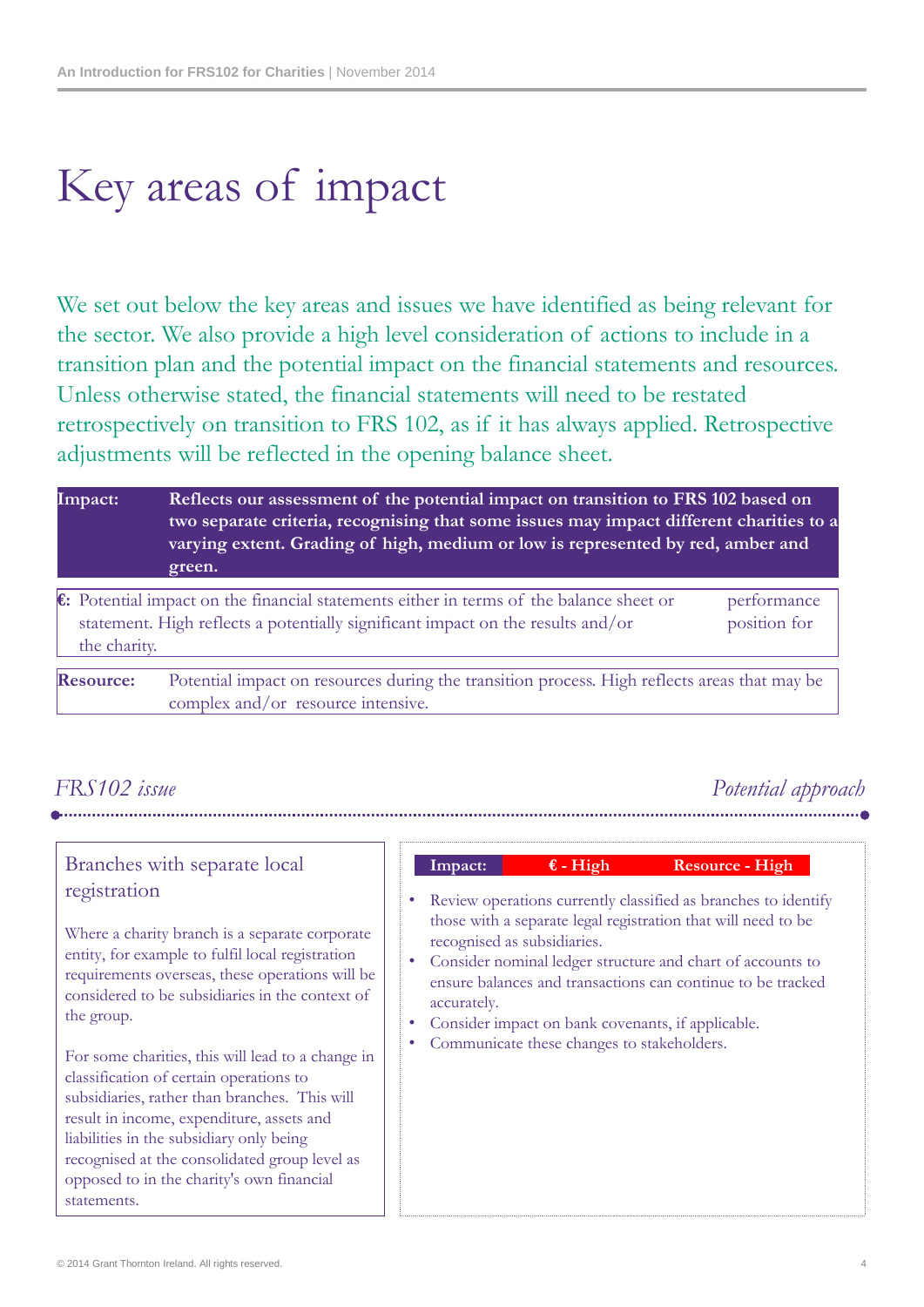### *FRS102 issue*

## *Potential approach*

### Financial instruments

Under FRS 102, the treatment of financial instruments is different to current Irish GAAP. There are now two categories of instrument, basic and other, or non-basic. Non-basic instruments, including all derivatives (eg. forwards, swaps, options), are reported at fair value which may be a significantly different position from the current amortised cost. Measuring at fair value will impact net assets and is likely to introduce more volatility into the results each year.

NB. Consultation is on-going to amend the conditions for categorisation as a basic financial instrument. This could impact the classification of common loans, however, will not affect instruments such as derivatives which will remain non-basic.

FRS 102 allows charities to account for financial instruments under IAS 39 or IFRS 9 (full IFRS). This policy choice may be beneficial to entities with certain non-basic instruments as it could result in reduced volatility.

Volatility on the performance statement may also be reduced, in appropriate circumstances, by applying hedge accounting. Documentation will need to be prepared to demonstrate the hedge has been designated, how the effectiveness will be measured and the effectiveness tests completed to demonstrate that it is effective.

|           | • Undertake a review of the financial instrument       |
|-----------|--------------------------------------------------------|
|           | agreements to determine classification.                |
| $\bullet$ | Consider basis for determining fair value for any non- |
|           | basic instruments (eg. open market value, discounted   |
|           | cash flows etc).                                       |
|           | • Consider whether applying full IFRS could provide a  |
|           |                                                        |

**Impact: € - High Resource - High**

better result in terms of volatility where there are nonbasic instruments. Note that hedge accounting is available in certain

circumstances and will need separate consideration. If hedge accounting is applicable, we recommend seeking advice early on in the transition process.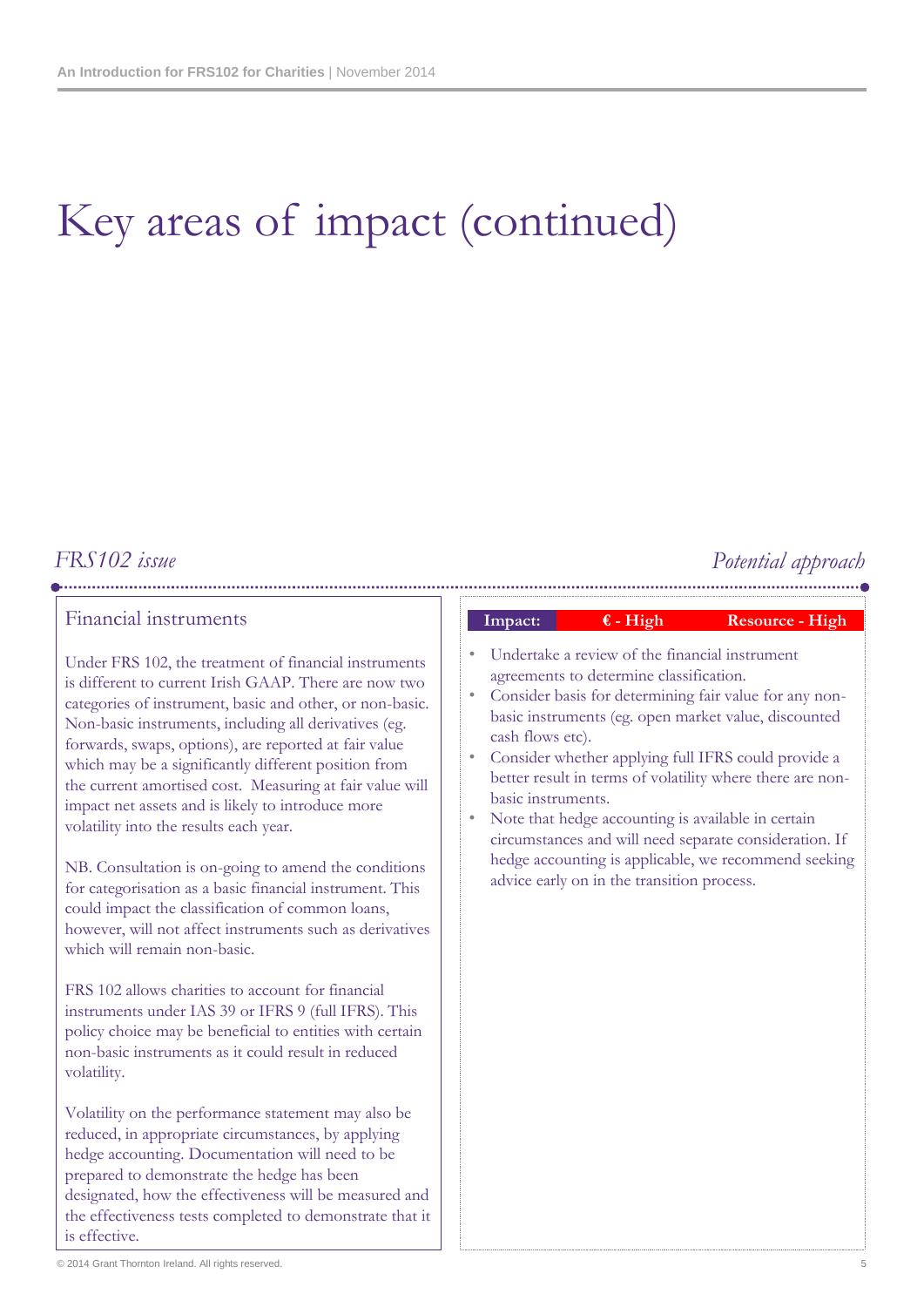### *FRS102 issue Potential approach*

### Intra-group loans

Intra-group loans that are not currently on open market terms, being financing transactions, will be recognised initially at fair value. Fair value means estimating the expected cash flows and discounting at a market rate. This includes any long-standing 'trading' balances.

For some groups, the impact could be significant if loans are not made on market terms and could result in different values being recognised in each entity within the group.

### Retirement benefits – multi employer schemes

As with current Irish GAAP, multi-employer schemes can be accounted for as defined contribution schemes if the share of assets and liabilities for each entity cannot be determined.

There will, however, be a need to recognise any contractual obligations with the pension scheme. This will include any agreement to pay additional contributions to fund the deficit. This contractual obligation will need to be recognised as a liability at its net present value.

| Impact: | $\epsilon$ - High                              | <b>Resource - High</b>                                                                                                                                                                   |  |
|---------|------------------------------------------------|------------------------------------------------------------------------------------------------------------------------------------------------------------------------------------------|--|
|         | market) and whether it is repayable on demand. | Review intra-group balances to determine treatment.<br>Key elements are the rate of interest charged (is it equivalent to<br>the rate that would be available to that entity in the open |  |
|         |                                                |                                                                                                                                                                                          |  |

#### **Impact: € - High Resource - Medium**

- Consider what agreements are in place with the pension fund.
- Consider impact of additional liability on the net asset position.
- Assess overall impact on net incoming resources, including the unwinding of the discount and any year on year movements in the provision.
- Consider information from the pension scheme as the next review date approaches and factor any expected increases in obligation into the relevant forecasts.
- Consider the impact of the additional obligation on bank covenants.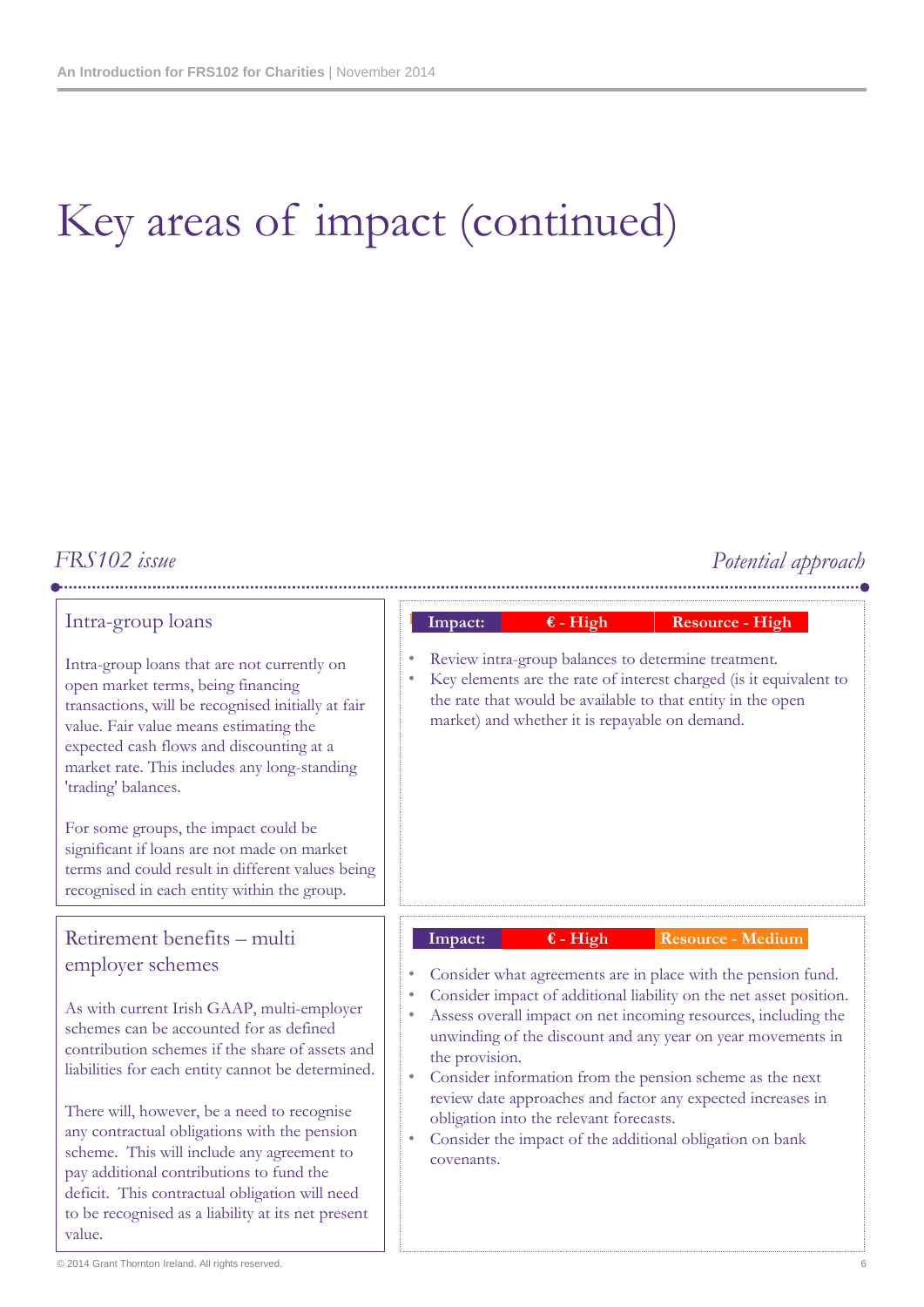### *FRS102 issue Potential approach*

### Group defined benefit schemes

Under current Irish GAAP the deficit or surplus on a group defined benefit scheme might only be shown in the consolidated financial statements if the available exemption is taken on the basis that it is not possible to split the share of assets and liabilities between the group companies.

Under FRS 102, such a deficit or surplus must be recognised in the individual accounts of at least one group entity. By default this will be the entity that is legally responsible for the plan (this is often the parent). This could have a significant impact on that entity's accounts.

The default treatment may be avoided where a group has a stated policy or contractual agreement for charging the net defined benefit cost as calculated under FRS 102 to one or more individual group entities.

|           | Impact:    | $\epsilon$ - High                                                                                      | <b>Resource - Medium</b>                                                                                                   |
|-----------|------------|--------------------------------------------------------------------------------------------------------|----------------------------------------------------------------------------------------------------------------------------|
|           | apply.     |                                                                                                        | Consider whether the requirement to apply defined benefit<br>accounting in an individual entity's financial statements may |
| $\bullet$ |            | Consider introducing a stated policy or contractual                                                    | agreement to allocate the liability amongst group entities.                                                                |
| ۰         | liability. |                                                                                                        | When introducing such a policy or agreement, take care<br>over the wording and its impact on the allocation of the         |
| $\bullet$ |            | transition process as any stated policy or contractual<br>agreement cannot be retrospectively applied. | If applicable, this issue should be considered early in the                                                                |
|           |            |                                                                                                        |                                                                                                                            |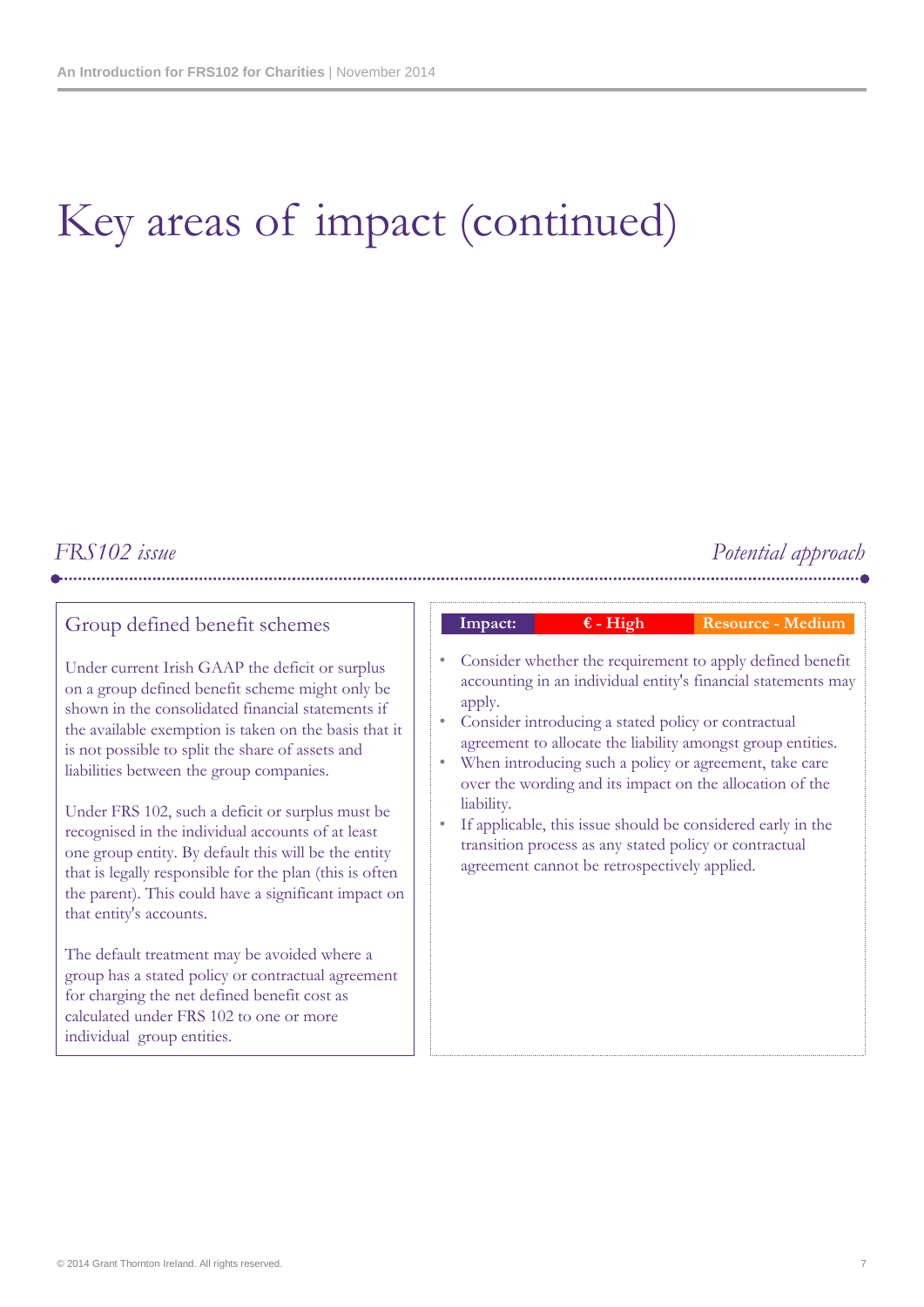## *FRS102 issue Potential approach*

| Financial statement presentation                                                                                                                                                                                                                                                                                                                                                                                                                                                                                                                                                                                                                                                                         | $E$ - Medium<br><b>Resource - High</b><br>Impact:                                                                                                                                                                                                                                                                                                                                                                                                                                                                                                                              |
|----------------------------------------------------------------------------------------------------------------------------------------------------------------------------------------------------------------------------------------------------------------------------------------------------------------------------------------------------------------------------------------------------------------------------------------------------------------------------------------------------------------------------------------------------------------------------------------------------------------------------------------------------------------------------------------------------------|--------------------------------------------------------------------------------------------------------------------------------------------------------------------------------------------------------------------------------------------------------------------------------------------------------------------------------------------------------------------------------------------------------------------------------------------------------------------------------------------------------------------------------------------------------------------------------|
| Financial statements comprise of the following:<br>Statement of financial activities (SOFA)<br>a.<br><b>Balance</b> sheet<br>b.<br>Statement of cash flows<br>c.<br>Notes, including accounting policies.<br>d.<br>Key changes include:<br>reduced number of income and expenditure<br>categories on the face of the SOFA<br>gains/losses on investments included within net<br>incoming resources as opposed to other recognised<br>gains/losses<br>comparatives to be included on the face of the<br>SOFA or in the notes<br>reduced number of headings on the face of the<br>$\bullet$<br>cash flow statement<br>cash flow statement to be reconciled to the total of<br>'cash and cash equivalents'. | Review the mapping of the nominal ledger to ensure the<br>٠<br>trial balance reflects changes to the presentation in the<br>financial statements.<br>Review accounting policies to ensure they are FRS 102<br>٠<br>and FRS 102 SORP compliant.<br>Prepare skeleton accounts in advance of the first year<br>$\bullet$<br>end in sufficient time to allow input from the Board and<br>in order to obtain any information that is not readily<br>available.<br>Consider impact of changes on bank covenants, if<br>٠<br>applicable.<br>Communicate changes to stakeholders.<br>۰ |
| <b>Taxation</b>                                                                                                                                                                                                                                                                                                                                                                                                                                                                                                                                                                                                                                                                                          | $E - Medium$<br><b>Resource - Medium</b><br>Impact:                                                                                                                                                                                                                                                                                                                                                                                                                                                                                                                            |
| For entities within a charitable group that are subject<br>to tax, the changes to the accounting treatments may<br>have a knock on effect on the tax treatment. For<br>example valuation of intra-group loans will result in<br>fair value movements and imputed interest charges<br>being recognised in the results, and which may not be<br>allowable for corporation tax purposes. The changes<br>may also impact the level of profits available to be                                                                                                                                                                                                                                                | Assess potential tax implications.                                                                                                                                                                                                                                                                                                                                                                                                                                                                                                                                             |

gifted to the parent charity.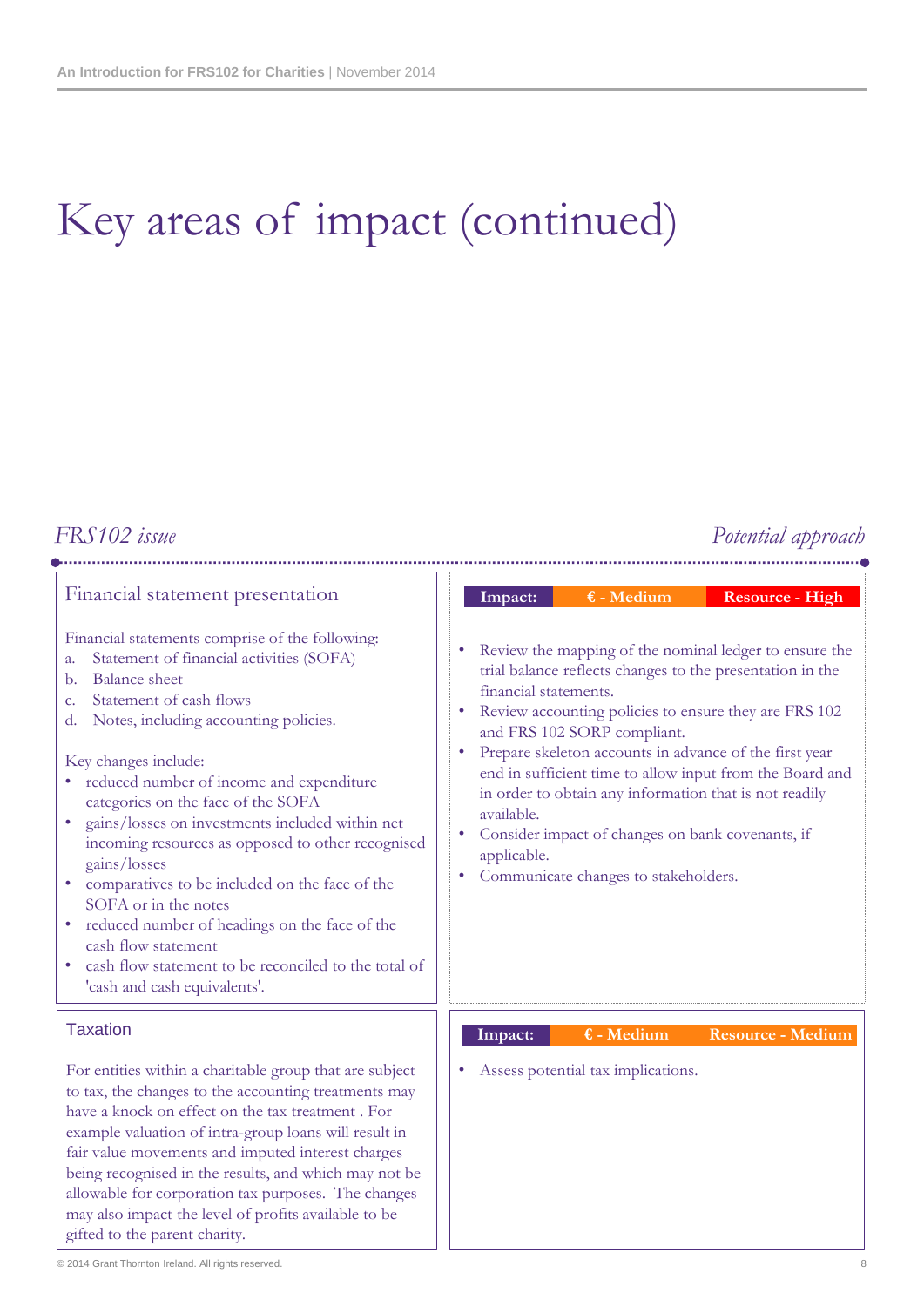#### *FRS102 issue Potential approach* Income recognition The recognition criteria has changed so revenue can be recognised when receipt is probable instead of virtually certain. Some donations or legacy income may be able to recognised earlier under FRS 102 SORP, however, the impact will vary across the sector depending on the current policies adopted. Consider key revenue streams, focussing on the most judgemental items, such as legacies and donations. In particular, consider whether any items are probable (but not virtually certain) at each balance sheet date, including as at the date of transition. **Impact: € - Medium Resource - Medium** Leased assets Under FRS 102, there is no rebuttable presumption that where the present value of the minimum lease payments is 90% or more of the fair value of the asset, then the lease is a finance lease. Therefore greater judgement may be required to distinguish between a finance and operating lease. Lease incentives are released over the lease term as opposed to the period up to the first rent review, although transition relief is available. Review lease arrangements to determine treatment. • Calculate delayed recognition of lease incentives for any new leases. **Impact: € - Medium Resource - Medium Creditors** Additional liabilities may be required for short term employee benefits such as holiday pay. For example, an accrual may be required for those holidays not taken at the year end – where the year end is not in line with the holiday year this may require detailed calculations. • Review systems to capture information on holidays carried forward. • Consider the alignment of the holiday and financial year ends, bearing in mind any impact on HR issues. • A calculation for the opening balance sheet at the date of transition will be required. **Impact: € - Medium Resource - Medium** Trustees' Annual Report The new SORP gives greater flexibility to reorder the content of the report to ensure key information is given priority and to use headings that are most appropriate to their charity. • Review Trustees' Annual Report to ensure it meets the new guidance and provides relevant information to the readers of the financial statements. **Impact: € - Low Resource - Medium**

#### © 2014 Grant Thornton Ireland. All rights reserved. 9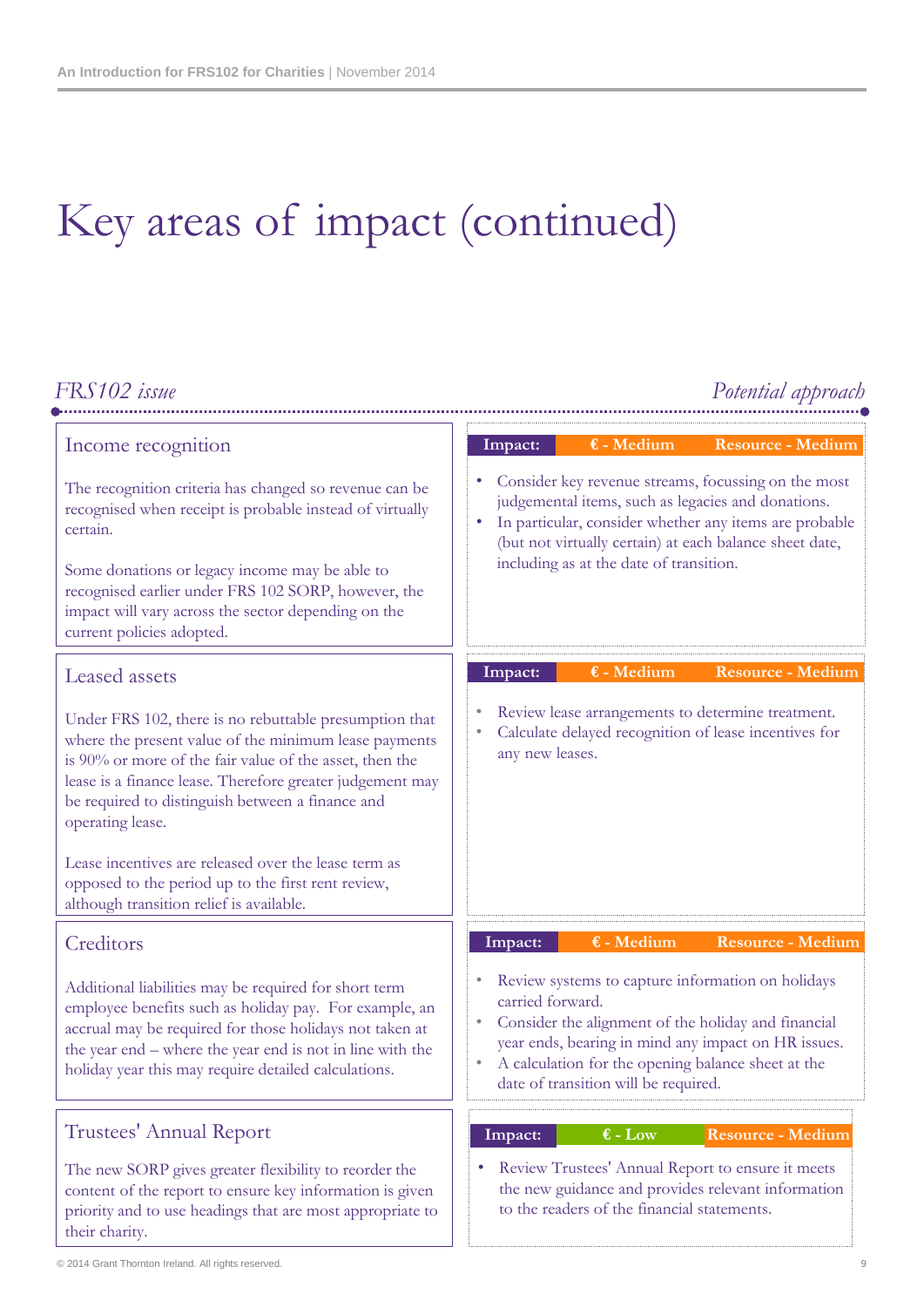### *FRS102 issue Potential approach*

### Related party and remuneration disclosures

Trustees' Annual Report - There is a new requirement for larger charities to include an explanation of the arrangements for setting the pay and remuneration of the charity's key management personnel, and any benchmarks or other criteria used in setting their pay.

Related parties – the definition of a related party includes key management personnel, and therefore, additional disclosure is required for the total remuneration for those responsible for the management of the charity. Charities may also consider further disclosures that are relevant to the users (especially funders) such as the highest paid employee or disclosing the senior management team on an individual basis.

Staff costs – disclosure note for staff costs and emoluments will include a separate line for redundancy or termination benefits and an explanation of the nature of the payment and the related accounting policy.

### Other changes to disclosures

Governance costs are no longer presented as a separate line on the face of the SOFA, but are included in the notes.

#### **Impact: € - Low Resource - Medium**

- Review policies for remuneration and consider impact of disclosure on stakeholders.
- Review information held about related party transactions for missing information.
- Consider impact of additional disclosures relating to remuneration on stakeholders.

#### **Impact: € - Low Resource - Medium**

- Review information held about related party transactions for missing information.
- Consider impact of additional disclosures on stakeholders.
- Review information held about grant making activities to be included in the notes to the accounts.
- Consider if total return accounting is appropriate for the charity and review potential accounting treatment and disclosures.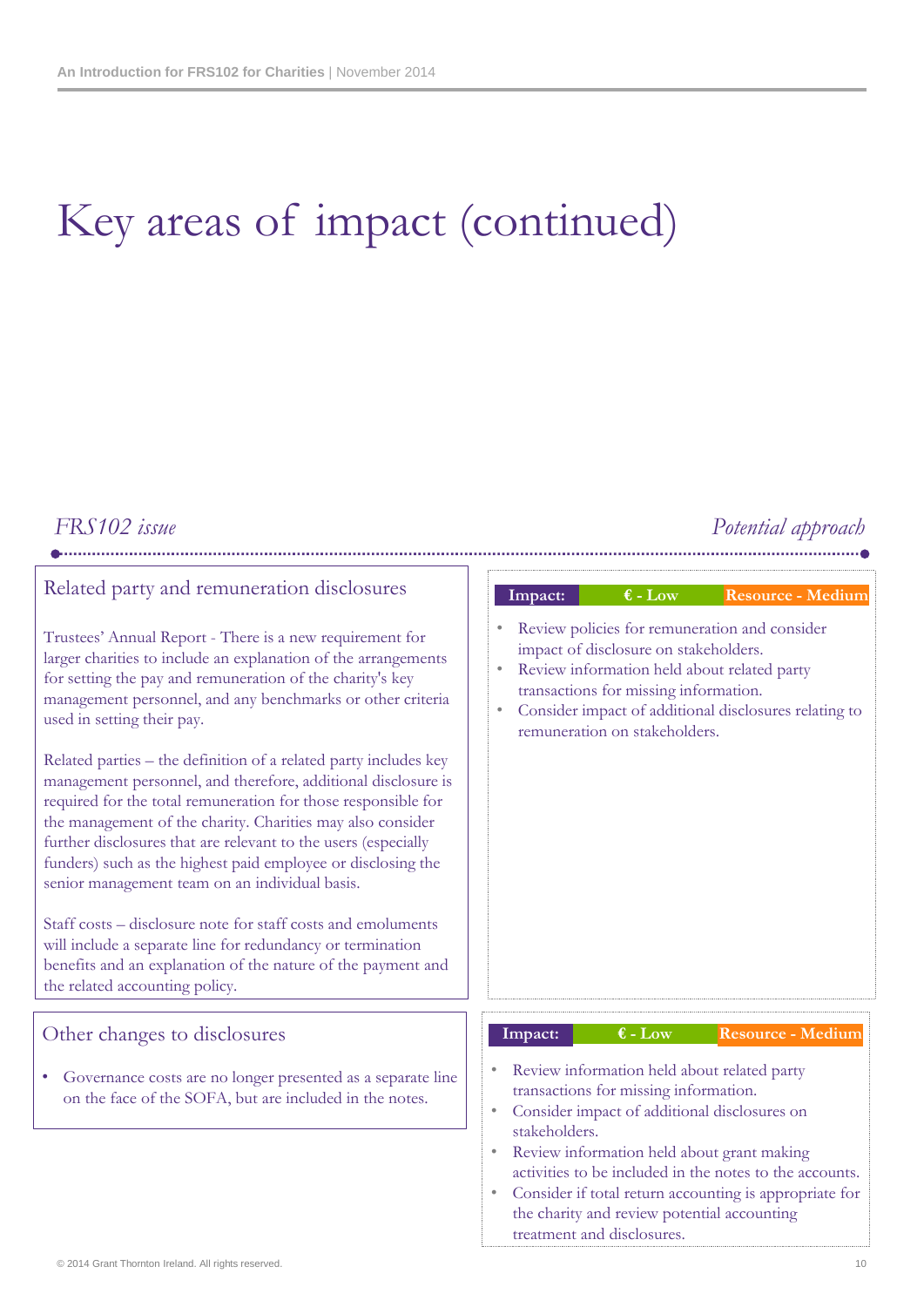### *FRS102 issue Potential approach*

The net finance charge in the net incoming resources includes the interest income and the current service cost. Under FRS 102, the interest income will be calculated using the discount rate applied to the pension liabilities rather than the expected return on the assets. This is likely to result in an increase in the net finance charge.

There is no longer a requirement to have an independent actuarial valuation each year.

#### **Debtors**

No significant impact on transition although any extended credit arrangements for rental arrears may need to be discounted to the net present value.

|                                                             | Impact: | $\epsilon$ - Medium           | <b>Resource - Low</b> |
|-------------------------------------------------------------|---------|-------------------------------|-----------------------|
| Consider the impact on net incoming resources.<br>$\bullet$ |         |                               |                       |
| $\bullet$                                                   |         | Consider impact on covenants. |                       |
|                                                             |         |                               |                       |
|                                                             |         |                               |                       |
|                                                             |         |                               |                       |
|                                                             |         |                               |                       |
|                                                             |         |                               |                       |
|                                                             |         |                               |                       |

### **Impact: € - Low Resource - Low**

• Consider whether any extended credit arrangements may be material.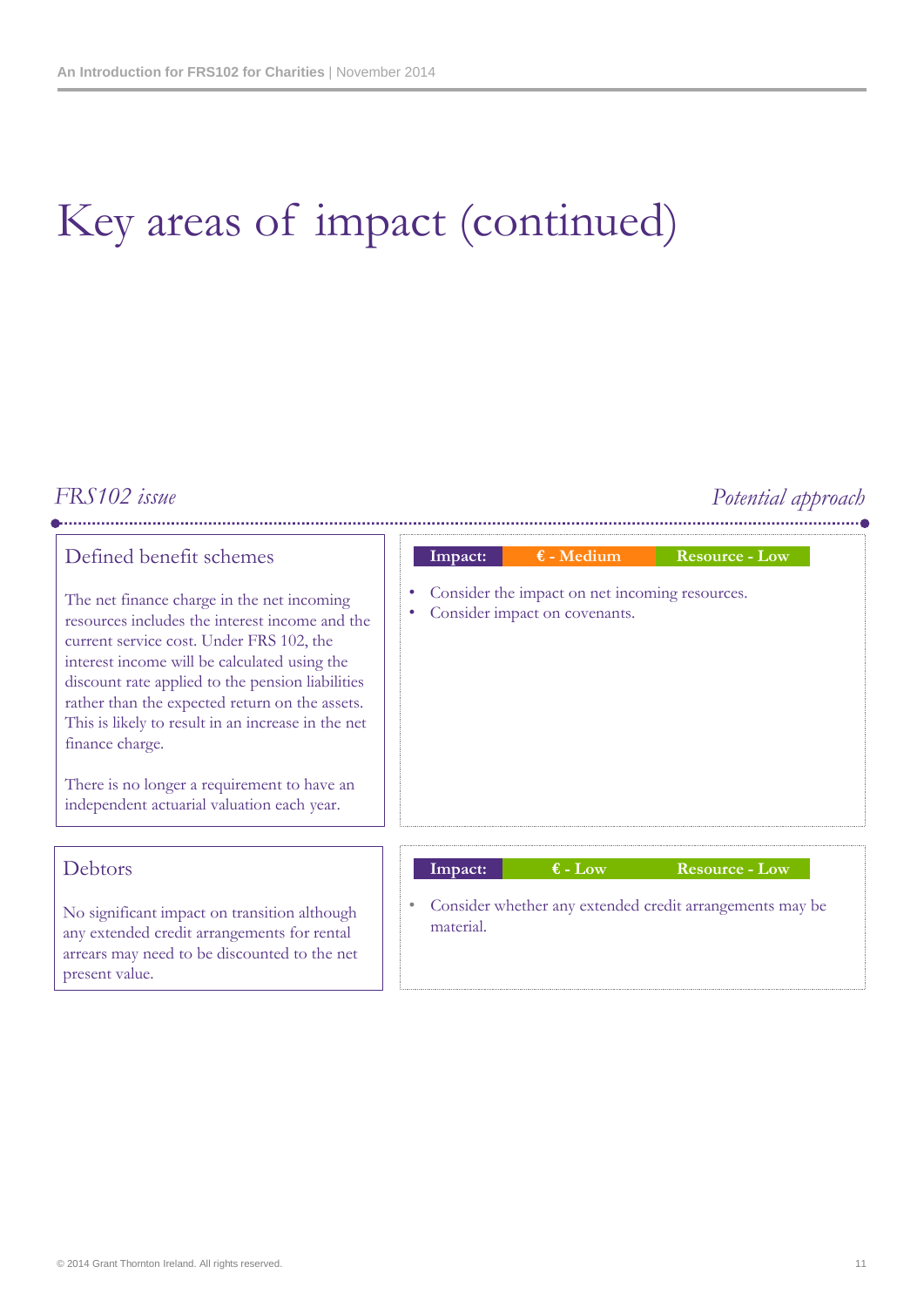## *FRS102 issue Potential approach*

### Investments

Investments in subsidiaries are measured at cost or fair value. Fair value movements can go through either net incoming resources or other recognised gains or losses, rather than through other recognised gains or losses under current Irish GAAP.

Investments in joint ventures and associates are measured at cost or fair value, as above, in the individual accounts and using the equity method in the group accounts.

### Mixed motive investments

The FRS 102 SORP has introduced a new category of investments, mixed motive investments. These are where the investment decision is made based on both the financial return and for charitable purposes, with equal prominence.

The accounting for any gains and losses in this category of investment would follow that used for financial investments, with any gains or losses recognised as investment gains/losses on the face of the SOFA rather than within income or expenditure from charitable activities as for programme related investments.



• Review investments in order to identify whether there are any potentially "mixed motive" investments which would need to be classified separately.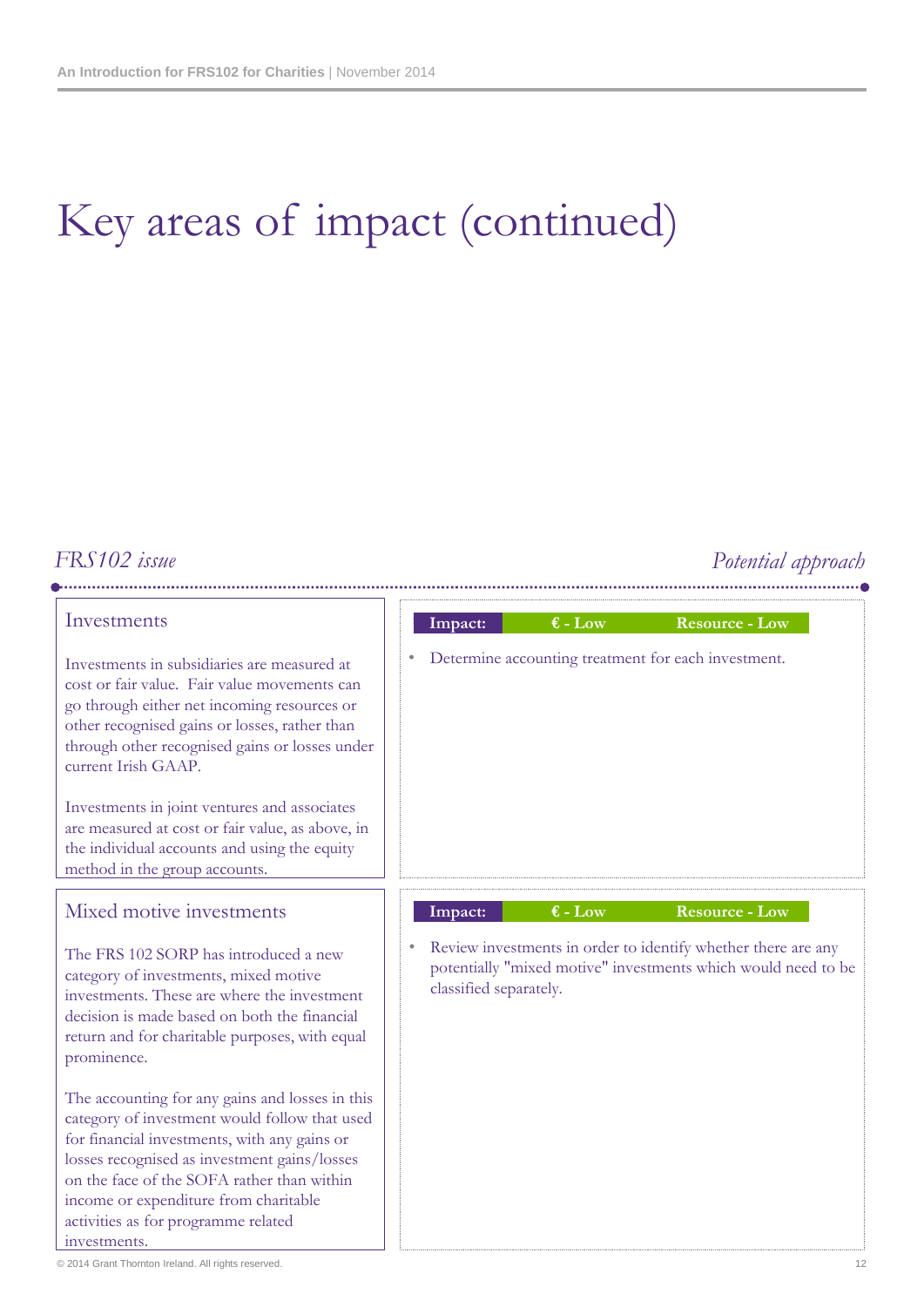## How Grant Thornton can help

Grant Thornton has depth and strength across the Firm so your transition review will be performed by a relationship-led charity specialist engagement team.

- We will work closely with you to ensure that your FRS 102 SORP accounting policies are understood and applied appropriately in the context of your organisation and that the implications of these policies are understood (for example the impact that new sources of income will have on reported financial performance and how best to report this both internally and externally).
- We will provide you with practical interpretations of existing and new accounting standards, to ensure that you are fully FRS 102 SORP compliant, as well as adopting accounting policies and practices that are relevant to your charity.
- We will provide you and your finance teams with on-going support throughout this process and after completion, so you always have someone to support the practical implementation of the FRS 102 SORP after the initial conversion period. We are ideally situated to provide all of the support you require.
- We are at the forefront of development of sector specific guidance. Our UK FRS 102 specialists were seconded to the Accounting Standards Board so Grant Thornton directly influenced the formation of the new reporting framework.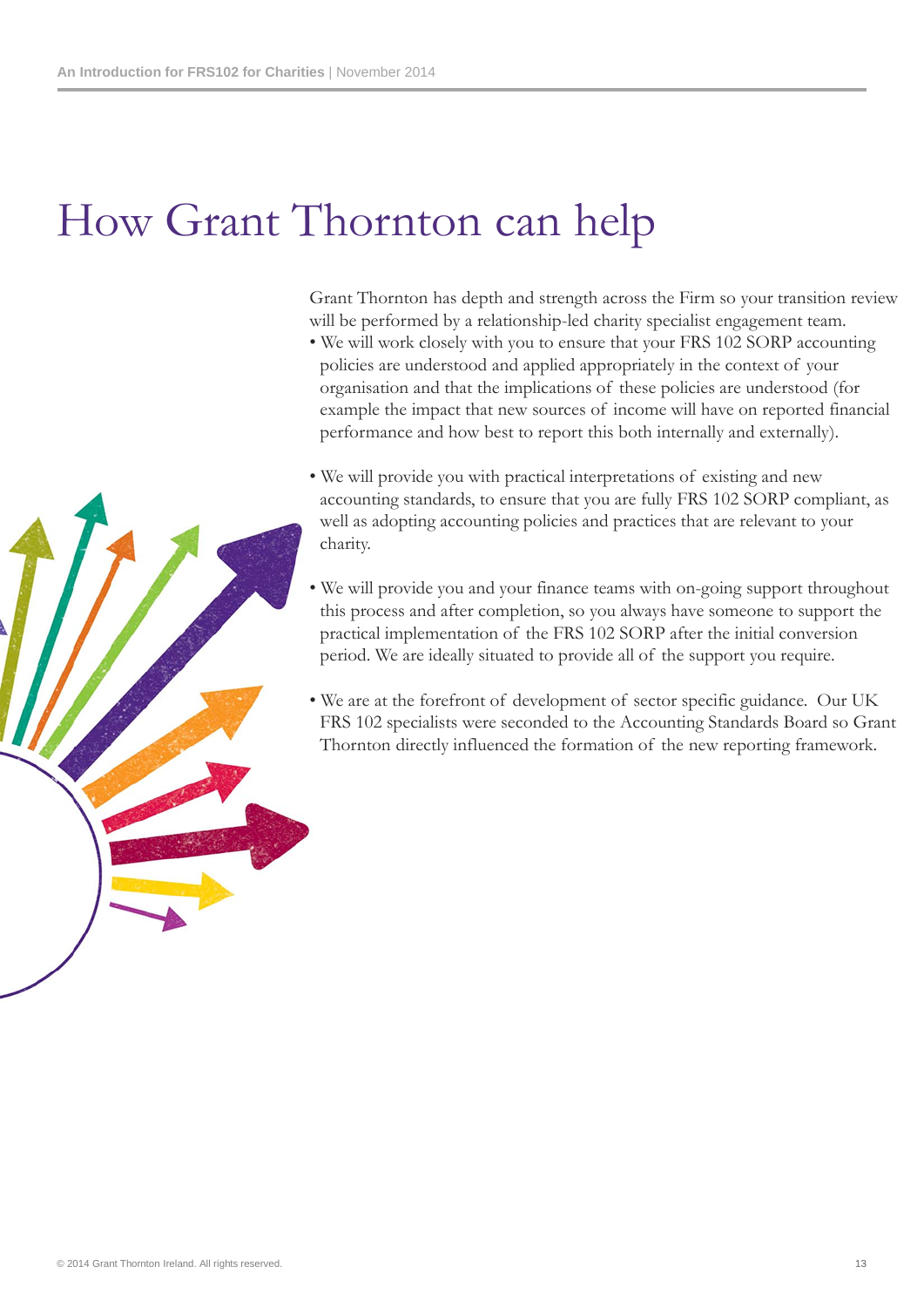Contacts

### **Dublin Richard Leonard Turlough Mullen Partner** Head of Not for profit<br>
T +353 (0)1 6805 608<br>
E richard.leonard@ie E turlough.mullen@ie.gt.com

#### **Noel Delaney** Partner T +353 (0)1 6805 673 E noel.delaney@ie.gt.com

E richard.leonard@ie.gt.com